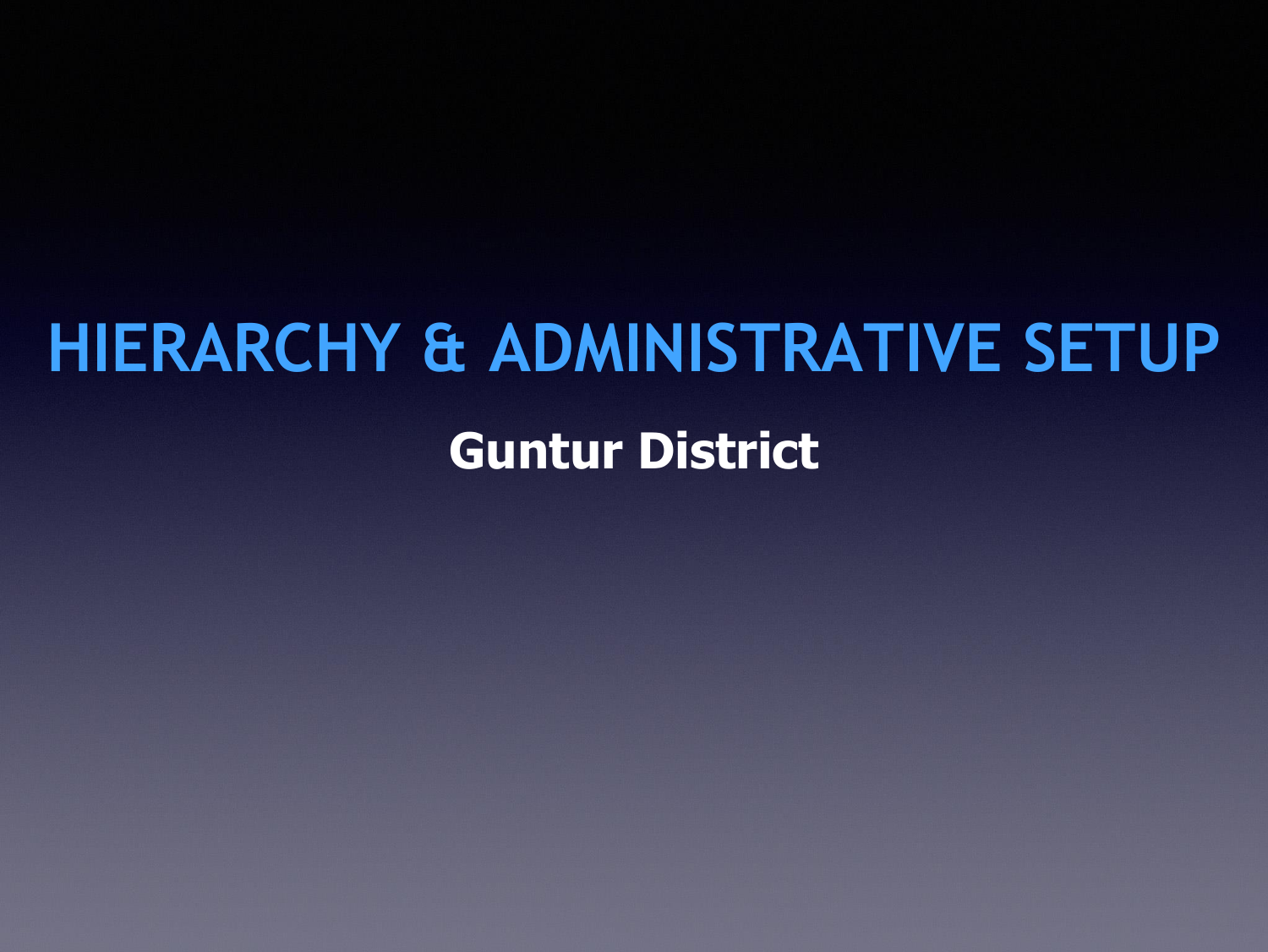#### **Guntur District at a Glance :**

| <b>SI No</b>   | Item                                  | <b>Unit</b> | <b>DISTRICT</b>    |
|----------------|---------------------------------------|-------------|--------------------|
|                | <b>Geographical Area</b>              | Sq.Kms      | 11391              |
| $\overline{2}$ | <b>Forest Area</b>                    | Hect.       | 161941             |
| $\mathsf{3}$   | <b>Coastal Line</b>                   | <b>Kms</b>  | 43                 |
| $\overline{4}$ | <b>Revenue Divisions</b>              | Nos.        | 4                  |
| 5              | <b>Revenue Mandals</b>                | Nos.        | 58                 |
| 6              | <b>Total Revenue Villages</b>         | Nos.        | 729                |
| 7              | <b>Inhabited Villages</b>             | Nos.        | 708                |
| 8              | <b>Grama Panchayats</b>               | Nos.        | 1042               |
| 9              | No. of ULBs                           | Nos.        | 15                 |
| 10             | No. of Wards                          | Nos.        | 485                |
| 11             | <b>Rural Habitations</b>              | Nos.        | 1746               |
| 12             | <b>Parliamentary Constituencies</b>   | Nos.        | 3 (Bapatla Partly) |
| 13             | <b>Assembly Constituencies</b>        | Nos.        | 17                 |
| 14             | M.P.T.Cs                              | Nos.        | 913                |
| 15             | House Holds (2011 Census)             | Lakh Nos.   | 12.97              |
| 16             | <b>Total Population (2011 Census)</b> | Lakh Nos.   | 48.88              |
| 17             | Projected Population (2019)           | Lakh Nos.   | 50.91              |
| 18             | Male                                  | Lakh Nos.   | 24.41              |
| 19             | Female                                | Lakh Nos.   | 24.47              |
| 20             | 0-6 Age group Population              | Lakh Nos.   | 4.96               |
| 21             | Male                                  | Lakh Nos.   | 2.55               |
| 22             | Female                                | Lakh Nos.   | 2.41               |
| 23             | Literates                             | Lakh Nos.   | 29.60              |
| 24             | <b>Literacy Rate</b>                  | %           | 67.40              |
| 25             | S.C. Population                       | Lakh Nos.   | 9.57               |
| 26             | <b>% SC Population on Total Pop.</b>  | %           | 19.58              |
| 27             | S.T. Population                       | Lakh Nos.   | 2.47               |
| 28             | % ST Population on Total Pop.         | $\%$        | 5.05               |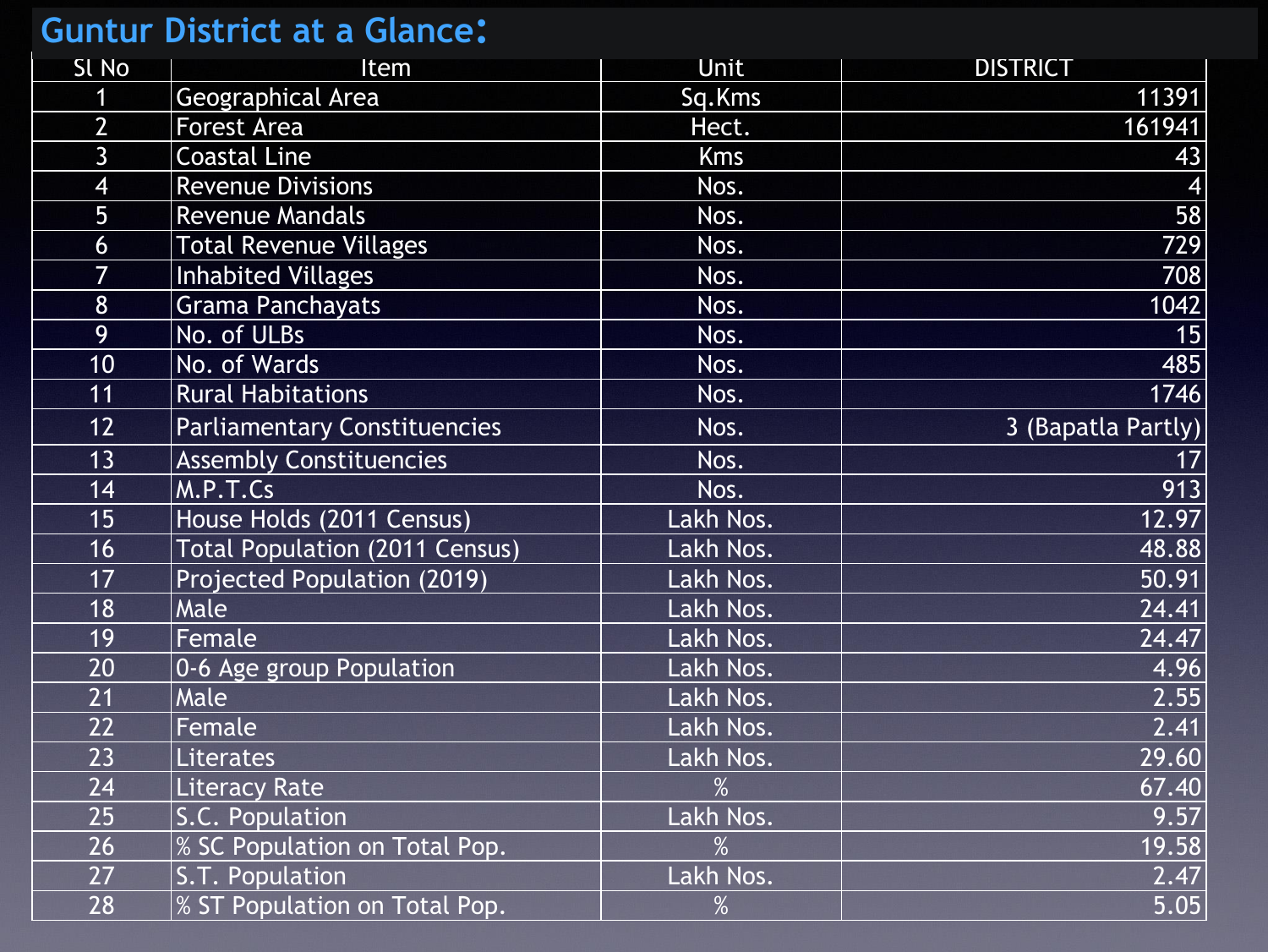| 29 | Sex Ratio (Females per 1000 Males)            | Nos.      | 1003   |
|----|-----------------------------------------------|-----------|--------|
| 30 | Sex Ratio for 0-6 Age Group                   | Nos.      | 945    |
| 31 | <b>Density of Population</b>                  | Sq.Kms    | 429    |
| 32 | <b>Total Workers</b>                          | Lakh Nos. | 23.82  |
| 33 | <b>Main Workers</b>                           | Lakh Nos. | 21.06  |
| 34 | <b>Marginal Workers</b>                       | Lakh Nos. | 2.76   |
| 35 | <b>Primary Health Centres</b>                 | Nos.      | 87     |
| 36 | <b>Community Health Centres</b>               | Nos.      | 16     |
| 37 | <b>Sub-Centres</b>                            | Nos.      | 680    |
| 38 | <b>IMR</b>                                    | Nos.      |        |
| 39 | <b>MMR</b>                                    | Nos.      | 57     |
| 40 | <b>Anganwadi Centres</b>                      | Nos.      | 4405   |
| 41 | Primary Schools (Govt., Aided& Private)       | Nos.      | 3031   |
| 42 | Upper Primary Schools (Govt., Aided& Private) | Nos.      | 745    |
| 43 | High Schools (Govt., Aided & Private)         | Nos.      | 1159   |
| 44 | Junior Colleges (Govt., Aided& Private)       | Nos.      | 305    |
| 45 | <b>Bank Branches</b>                          | Nos.      | 842    |
| 46 | <b>Fair Price Shops</b>                       | Nos.      | 2751   |
| 47 | <b>Total Ration Cards</b>                     | Lakh Nos. | 15.47  |
| 48 | <b>Post Offices</b>                           | Nos.      | 832    |
| 49 | <b>Electrical Sub-Stations</b>                | Nos.      | 276    |
| 50 | <b>Agricultural Power Connections</b>         | Nos.      | 109009 |
| 51 | Aqua culture connections                      | Nos.      | 2947   |
| 52 | <b>Industrial Power Connections</b>           | Nos.      | 6829   |
| 53 | <b>Veterinary Institutions</b>                | Nos.      | 324    |
| 54 | Total Land Holdings (2015-16)                 | Nos.      | 840949 |
| 55 | <b>Marginal Farmers</b>                       | Nos.      | 638346 |
| 56 | <b>Small Farmers</b>                          | Nos.      | 139440 |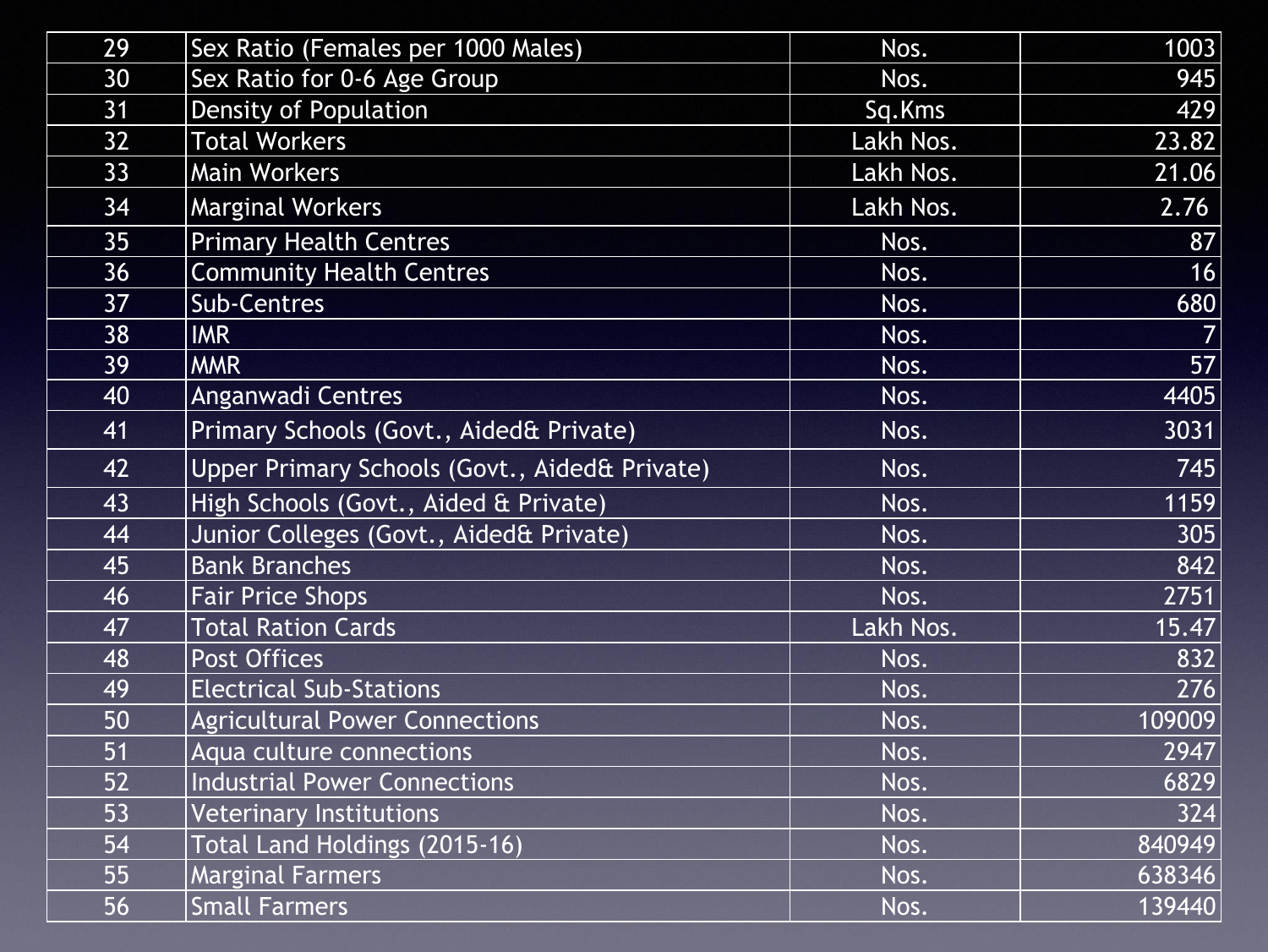# **Hierarchy - Guntur District**

- ❖ **Collector & District Magistrates**
- ❖ **Joint Collector (Rythu Barosa & Revenue)**
- ❖ **Joint Collector (Village, Ward Secretariats & Development)**
- ❖ **Joint Collector (Housing)**
- ❖ **Joint Collector (Asara & Welfare)**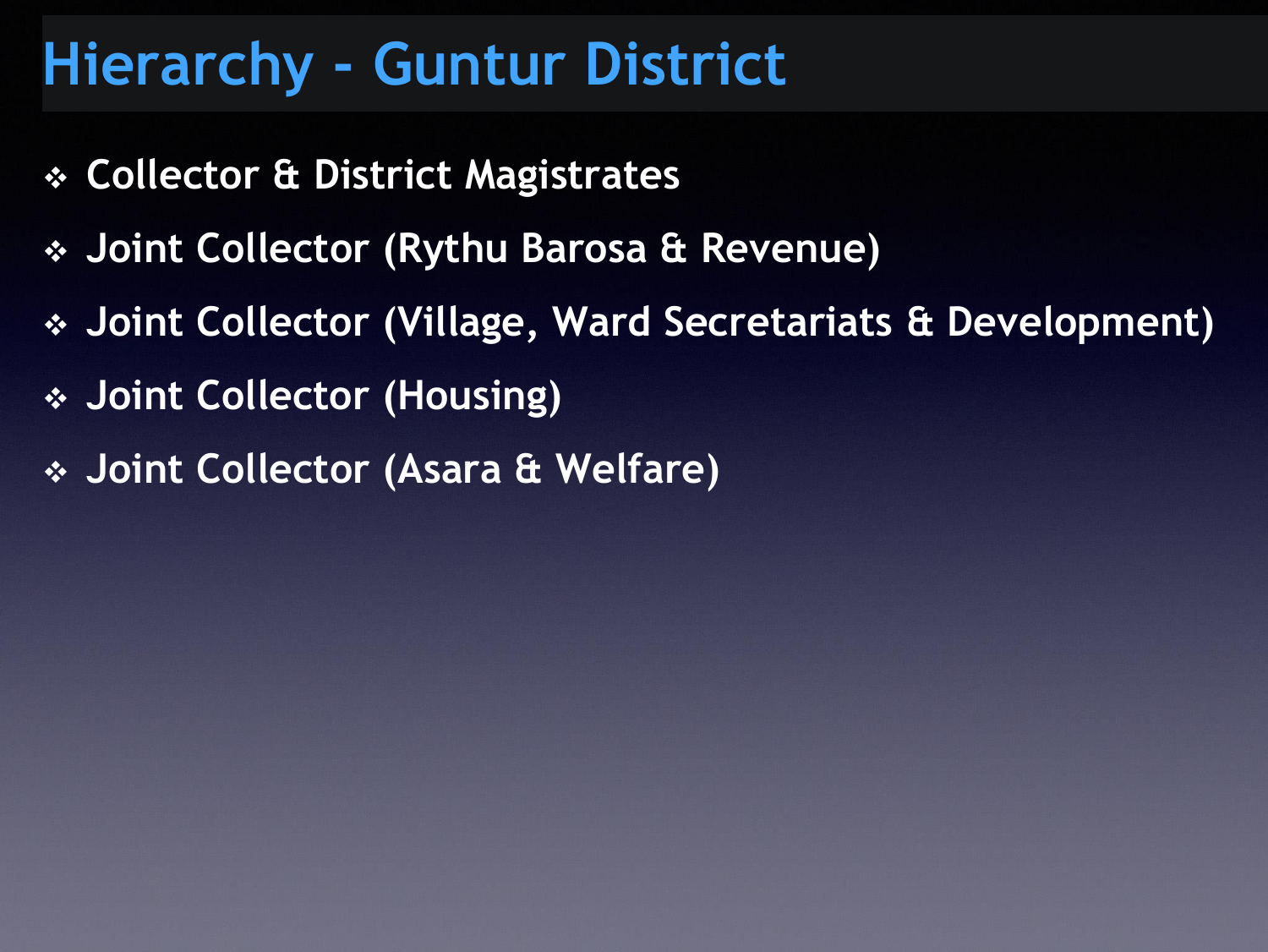| Joint Collector (Rythu<br><b>Barosa &amp; Revenue)</b> | Joint Collector (Village,<br><b>Ward Secretariats &amp;</b><br>Development)  | <b>Joint Collector (Housing)</b>                                | Joint Collector (Asara &<br><b>Welfare)</b> |
|--------------------------------------------------------|------------------------------------------------------------------------------|-----------------------------------------------------------------|---------------------------------------------|
| Agriculture                                            | Department of Village &<br>Ward Secretariat and Village<br>& Ward Volunteers | <b>Housing Department</b>                                       | <b>Rural Development</b><br>(DRDA & DWMA)   |
| <b>Civil Supplies</b>                                  | Health & Family Welfare                                                      | <b>Energy Department</b>                                        | <b>Women Child Welfare</b>                  |
| Marketing & Co-operation                               | <b>School Education</b>                                                      | <b>Rural Water Supply &amp;</b><br><b>Sanitation Department</b> | <b>BC Welfare</b>                           |
| <b>Animal Husbandry</b>                                | <b>Technical Education</b>                                                   | Panchayat Raj Department                                        | <b>SC Welfare</b>                           |
| Horticulture                                           | <b>Higher Education</b>                                                      | <b>AP State Fibernet Limited</b>                                | <b>Tribal Welfare</b>                       |
| <b>Fisheries</b>                                       | Municipal Administration &<br>Urban Development                              |                                                                 | <b>Disabled Welfare</b>                     |
| Sericulture                                            | Meeseva, RTG and ITE&C<br>Dept                                               |                                                                 | <b>Minorities Welfare</b>                   |
| Revenue & Survey                                       | <b>All Engg Depts except</b><br>Energy & Irrigation                          |                                                                 | <b>Industries &amp; Commerce</b>            |
| Natural Disaster Management                            |                                                                              |                                                                 | <b>Endowments</b>                           |
| Irrigation                                             |                                                                              |                                                                 | <b>Skill Development</b>                    |
| Law & Order                                            |                                                                              |                                                                 |                                             |
| <b>Excise &amp; Prohibition</b>                        |                                                                              |                                                                 |                                             |
| Mines & Geology                                        |                                                                              |                                                                 |                                             |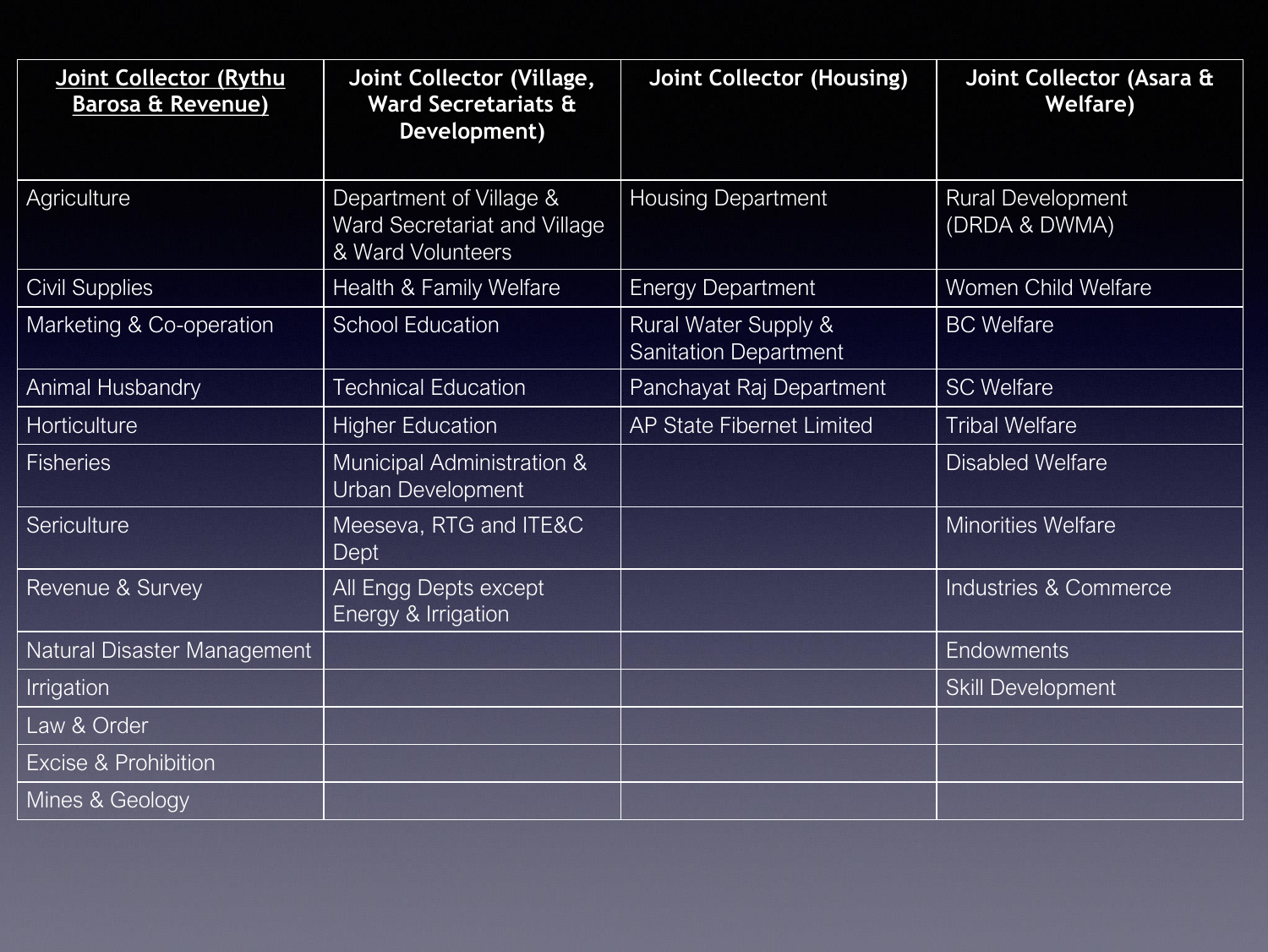# **Administrative Divisions:**

- There are 4 Revenue Divisions with headquarters at Guntur, Tenali, Narasaraopet & Gurazala.
- 58 Revenue Mandals with equal number of Mandal Parishads are also existing in the District.
- There are 2 Municipal Corporations at Guntur and Mangalagiri Tadepalli Municipal Corporation, 10 Municipalities at Narasaraopet, Tenali, Bapatla, Repalle, Chilakaluripet, Ponnuru, Sattenapalli, Vinukonda, Piduguralla and Macherla and Two Nagar Panchayats at Dachepalli and Gurazala.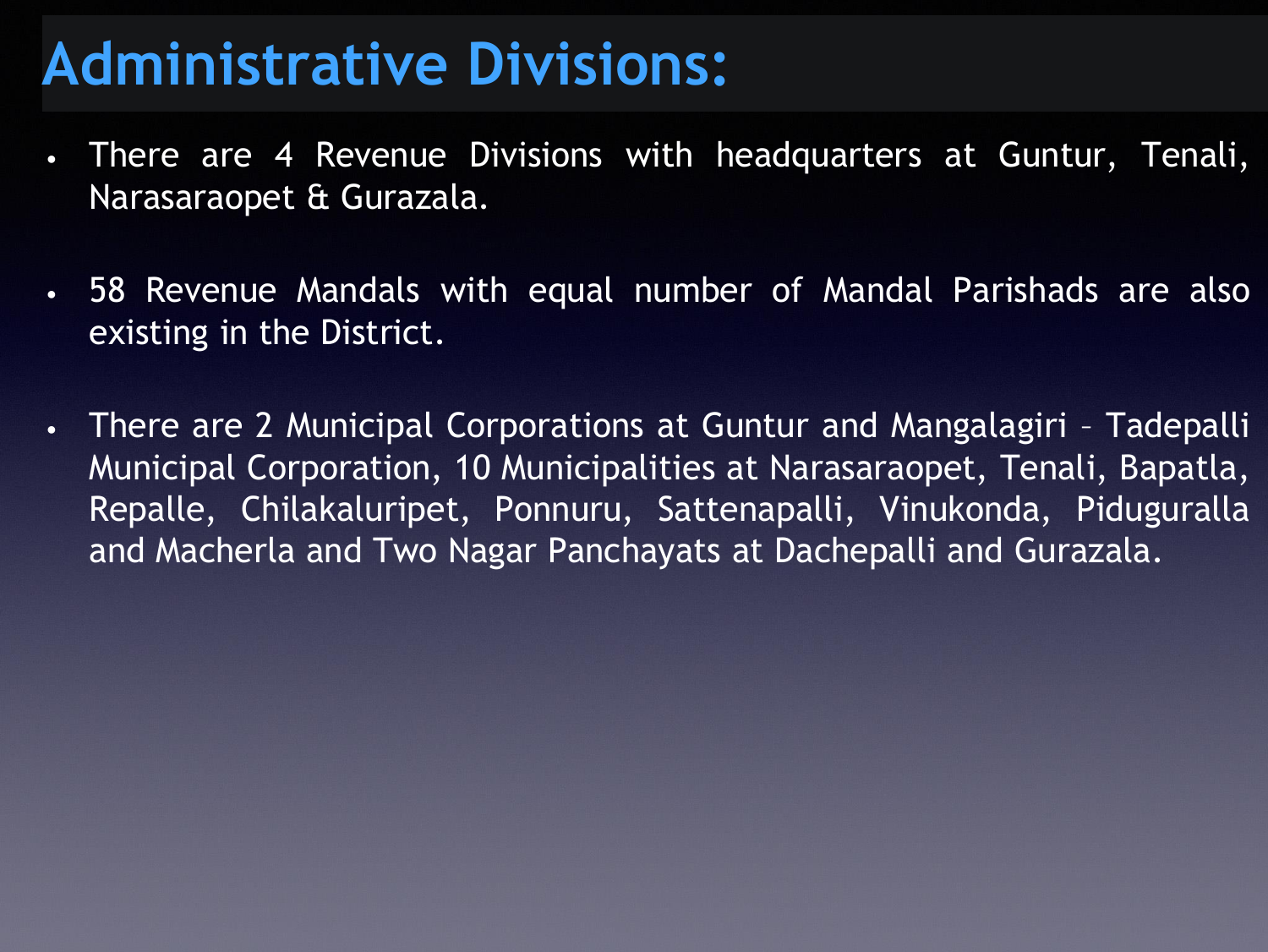### **Collector`s Office, Guntur:** It consisting of 9 Sections namely**;**

- **A- Section:** Service Matters of all employees.
- B- Section: Budget, Pay Bills & Audit Paras
- C- Section: Law & Order
- D- Section: Disaster Management & ROR
- E- Section: Land Matters (Alienation & Transfer of Govt Lands, Asssignment, etc.,)
- F- Section: Land Reforms
- G- Section: Land Acquisition
- H- Section: Elections, Visits of VIP and Protocol duties, etc.,
- L- Section: Legal related issues (High Court, Lokayukta cases pertaining to other depts)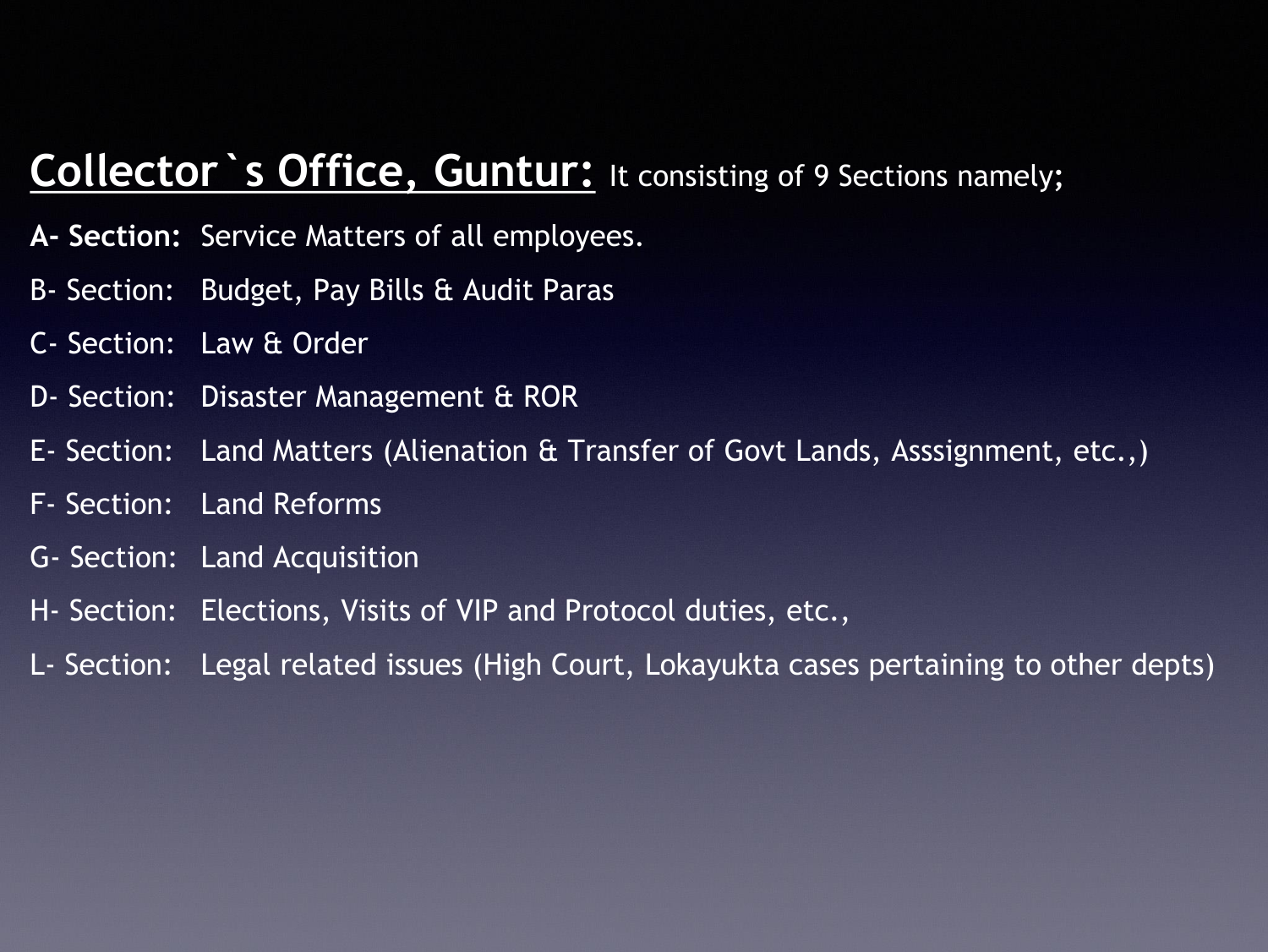# **Navaratnalu:**

The Hon'ble Chief Minsister of Andhra Pradesh has come up with an elaborate model of governance comprised of welfare schemes which are based on Navaratnalu. The nine Navratna Welfare Schemes are:

- 1) YSR Raithu Bharosa
- 2) Fee reimbursement, Youth Employment & Job Creation
- 3) Arogyasri
- 4) YSR Jalayagnam
- 5) Ban on Alcohol
- 6) YSR Asara, YSR Cheyuta
- 7) Amma Vodi
- 8) Housing for all poor
- 9) Pensions Enhancement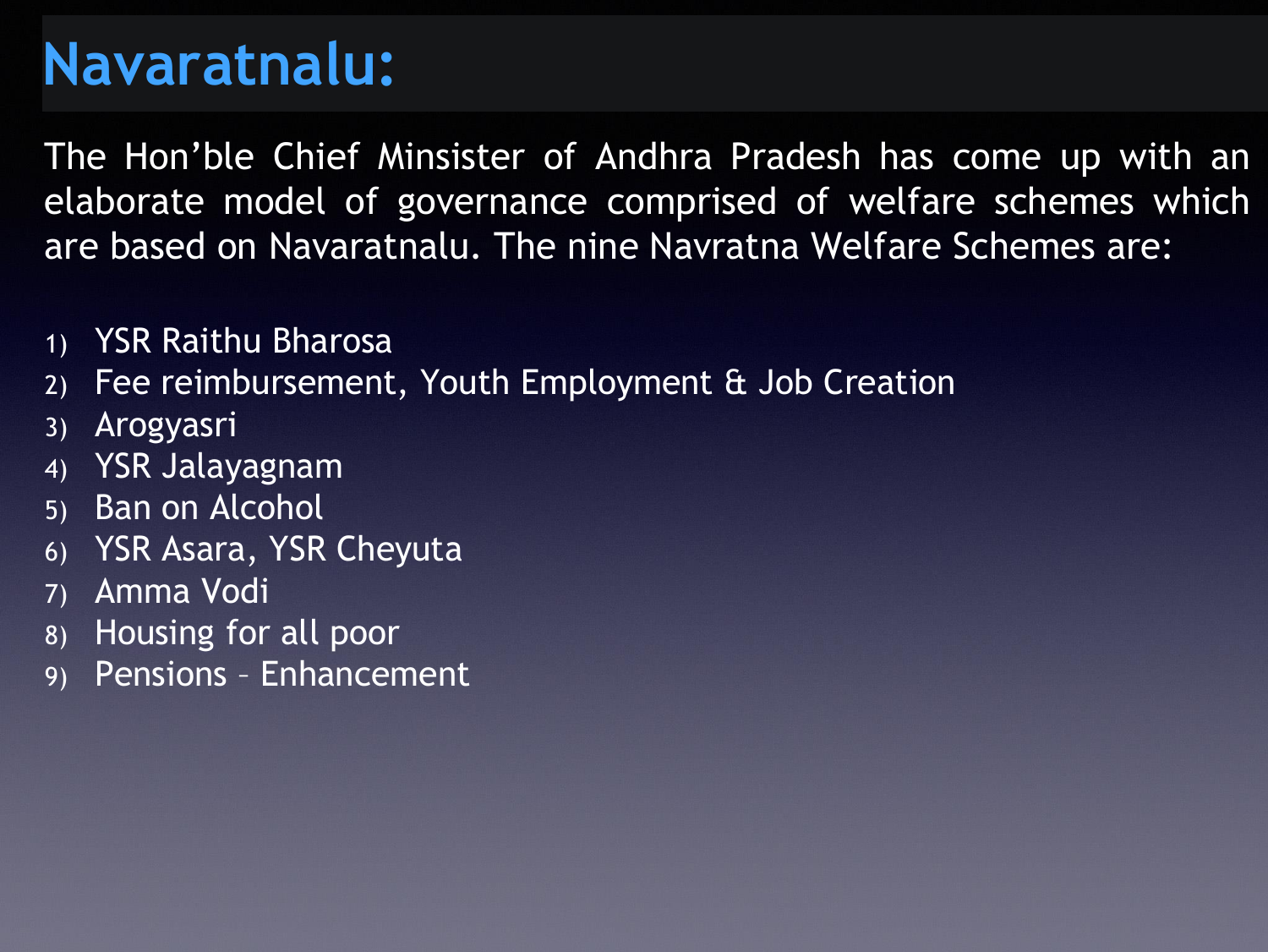## **1. YSR RAITHU BHAROSA**

- Every farmer to be provided Rs 50000 financial assistance. For crop sowing farmers to get Rs 12500 during May itself.
- **Farmers need not worry about crop insurance. Government to pay crop insurance** premium on behalf of farmers.
- **EXED** Interest free Crop loans to be provided to farmers.
- Free bore-wells to be provided to farmers.
- 9 hours Free electricity during day time for agriculture purpose.
- Aqua culture farmers to get electricity @ Rs 1.50 per unit.
- **·** Rs 3000 crores corpus fund allotted to prices stabilisation. Rates to be declared before crop sowing. Farmers to be assured Minimum support price.
- Rs 4000 crores allotted for Natural disaster Relief fund.
- **Exery constituency to be provided with cold storages, go-downs. Food processing** units to be established where necessary.
- **•** Cooperative sector will be revived during the first year. Every dairy farmer who participates in a cooperative dairy from the second year onwards gets Rs. 4 bonus per liter.
- **Toll Tax and Road Tax to be waived off for Agriculture Tractors.**
- **Rs 7 Lakh YSR Bhima to be provided to the family of farmer for accidental death or** suicide. Act will be passed in the assembly to ensure amount does not land into the hands of loaner and government will stand by the deceased farmer family.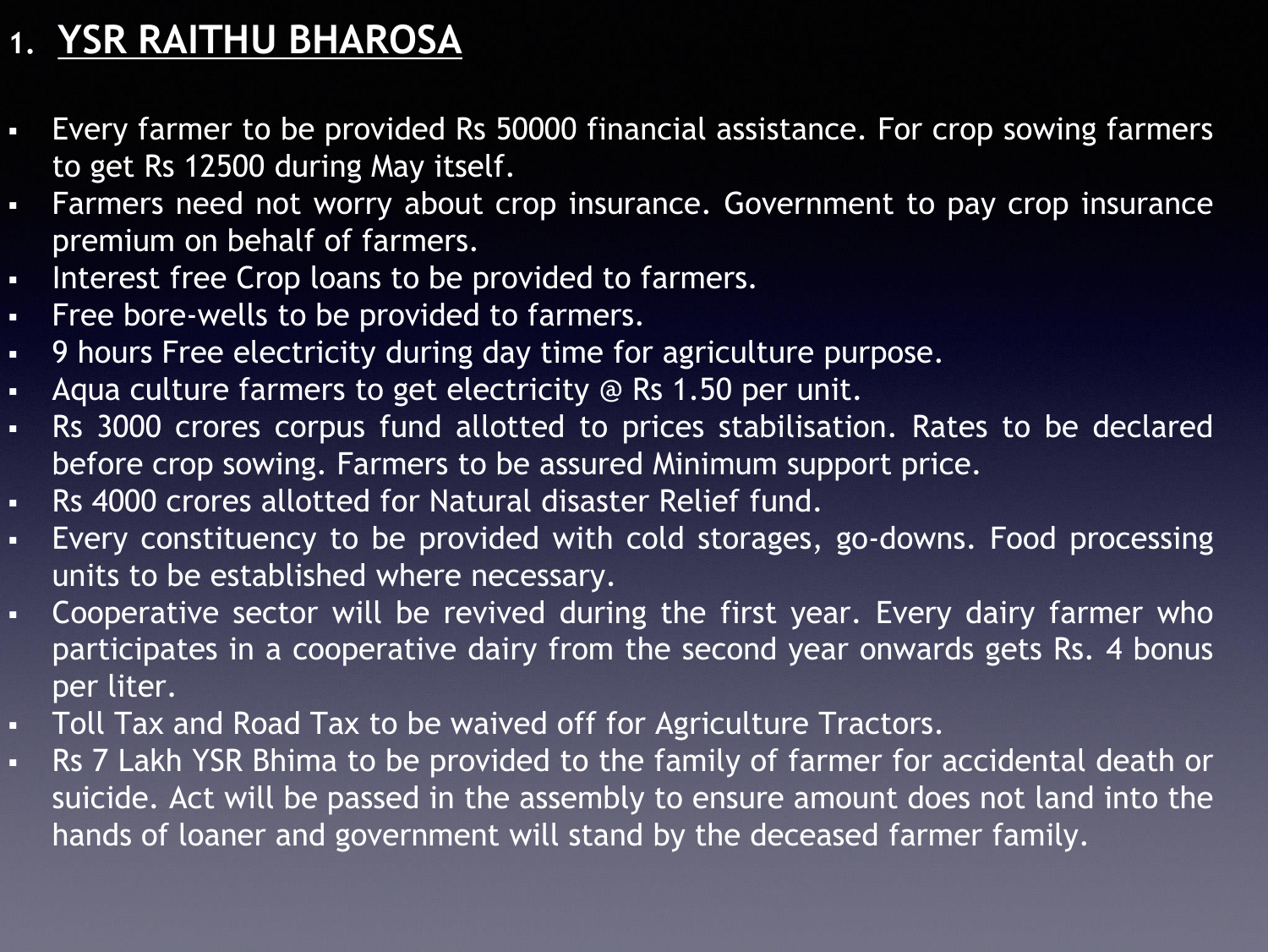### **2. FEE REIMBURSEMENT, YOUTH EMPLOYMENT & JOB CREATION:**

- Education expenditure will be borne for poor.
- Rs. 20,000 per student per annum to be provided in addition to fees reimbursement, boarding and lodging.

# **3. AROGYASRI**

- YSR Aarogyasri cover for all categories with annual income less than Rs. 5 lakh.
- Aarogyasri applicable for all medical expenses above Rs. 1000/-.
- Free medical treatment through Aarogyasri.
- Aarogyasri treatment applicable through out country.
- All diseases and operations to be covered under Aarogyasri.
- Financial assistance to the family of person during rest after operation or medical treatment.
- Rs. 10,000/- pension per month to be provided to the persons suffering with Kidney, Thalassemia and perineal diseases.
- All government hospitals to modernized in two years at par with corporate hospitals for better Aarogyasri treatment. Photo of the government hospitals would be displayed. As per requirement the number of Doctors would be increased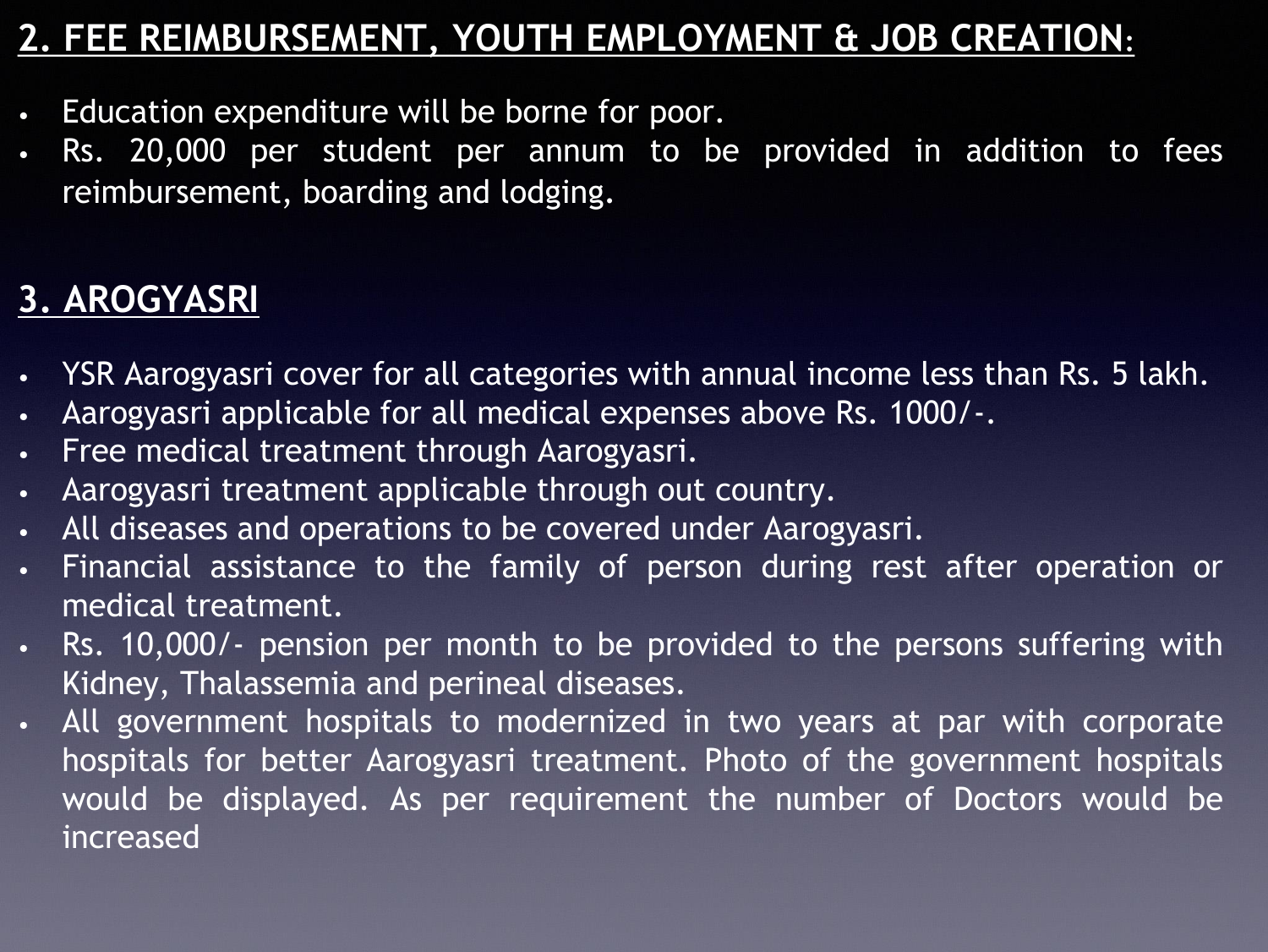# **4. YSR JALAYAGNAM**

- Jalayagnam dream projects of late Dr YSR to be completed.
- Polavaram, Poolasubbayya, Veligonda and other projects to be completed in war footing basis.
- Safe water for drinking and water for cultivation to be provided. Ponds to be modernized to improve water tables.

# **5. BAN ON ALCOHOL**

- Liquor is one of the main reason for dispute in families.
- Human relations are collapsing.
- Ban on Alcohol will be implemented in three stages. Alcohol use to be limited to 5 star hotels.

### **6. YSR ASARA, YSR CHEYUTA**

- Loans of Women Cooperative Societies would be paid to them directly in four installments.
- 0% interest loans will be issued to the women and the interest will be borne by the government to the bankers.
- YSR Chevuta to be provided to BC, SC, ST, Minority women.
- Present Corporations system will be revamped and transparent system would be put in place.
- Rs. 75000 to be granted after first year to women above 45 years age of BC, SC,ST and minorities through various corporations as YSR Chevuta.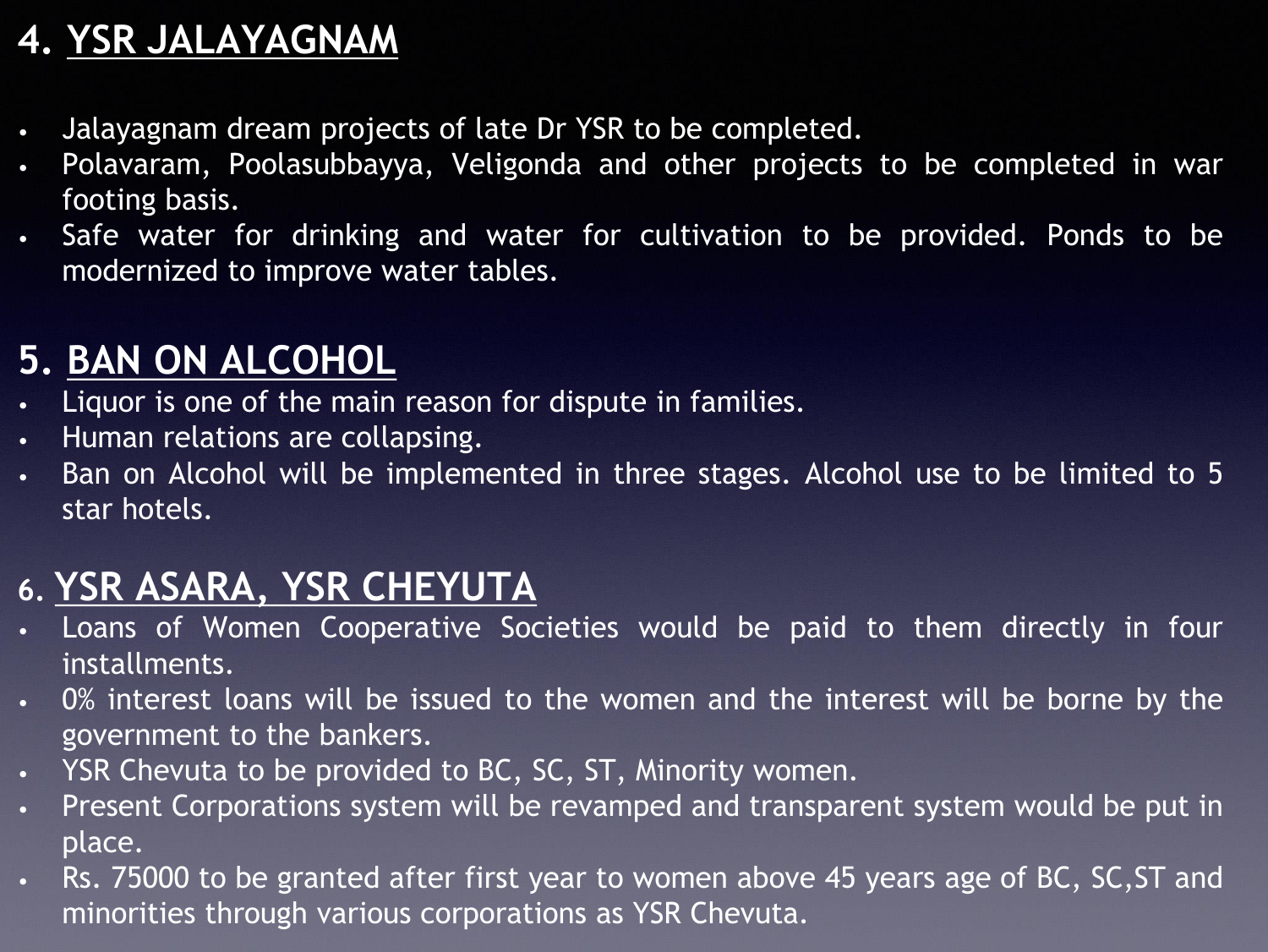# **7. AMMA VODI**

- Mothers of poor families need not worry about children education.
- Financial assistance of Rs. 15,000/- given to mothers for children education.

# **8. HOUSING FOR ALL POOR**

- Housing for all home less poor families irrespective of parties, cast, religion, category.
- 25 lakhs houses to be constructed in 5 years.
- House sites to be provided to house less poor people along with registration and construction.
- Registration to be done in the name of female persons in the house at time of hand over.
- Tie-up with banks for loans @ 25 paise against the newly constructed house.

# **<sup>9</sup>. PENSIONS – ENHANCEMENT**

- Pension age limit to be decreased to 60 from 65 years.
- Senior citizen pension to be gradually increased to Rs. 3000/-.
- Rs. 3000/- pensions for Differently abled persons.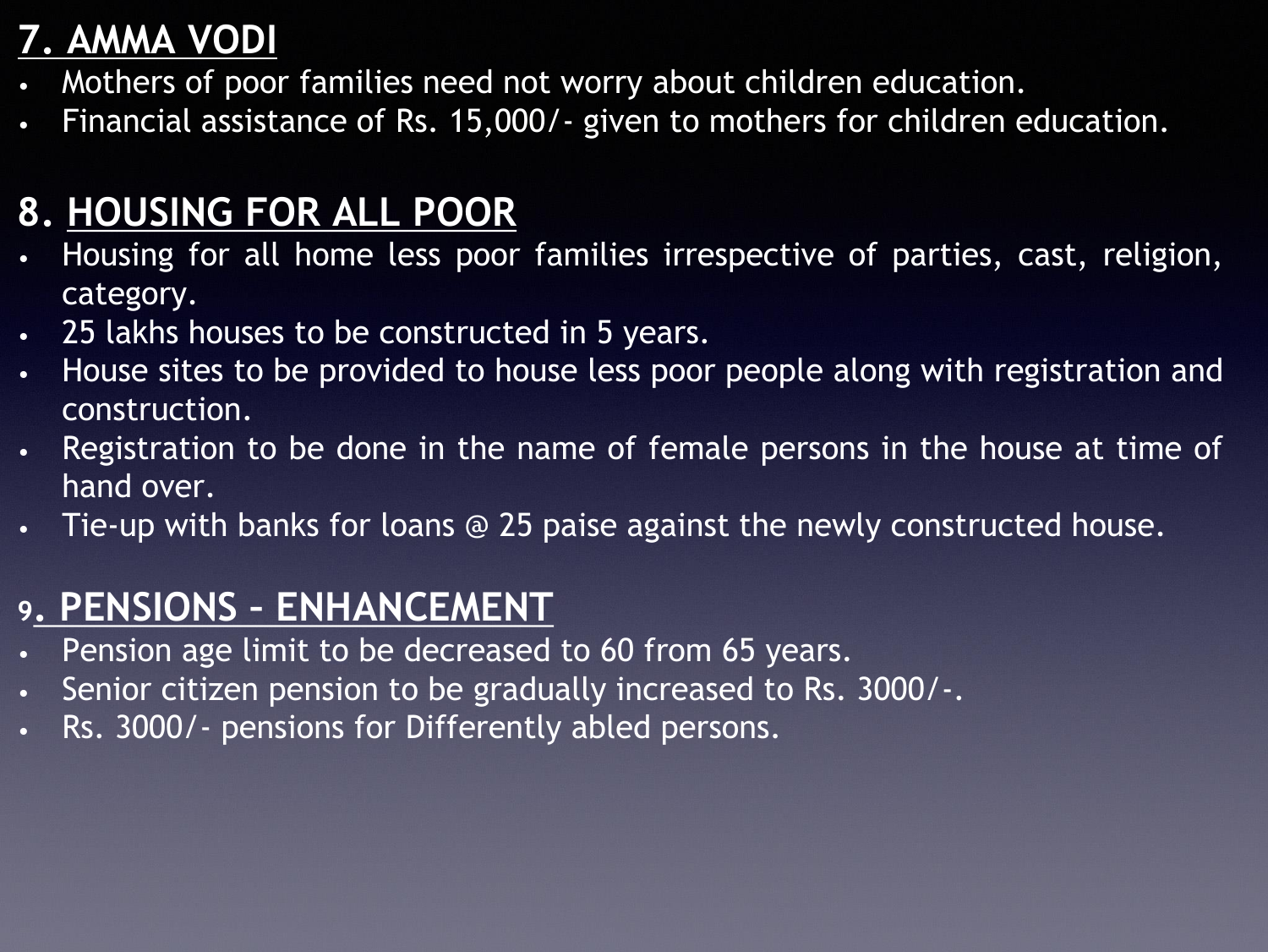# **MAIN GROWTH ENGINES OF THE DISTRICT**

- Chilli Production
- **Turmeric Production**
- Cotton Production
- Tobacco Production
- **Limestone**
- Sand
- Road metal & Granite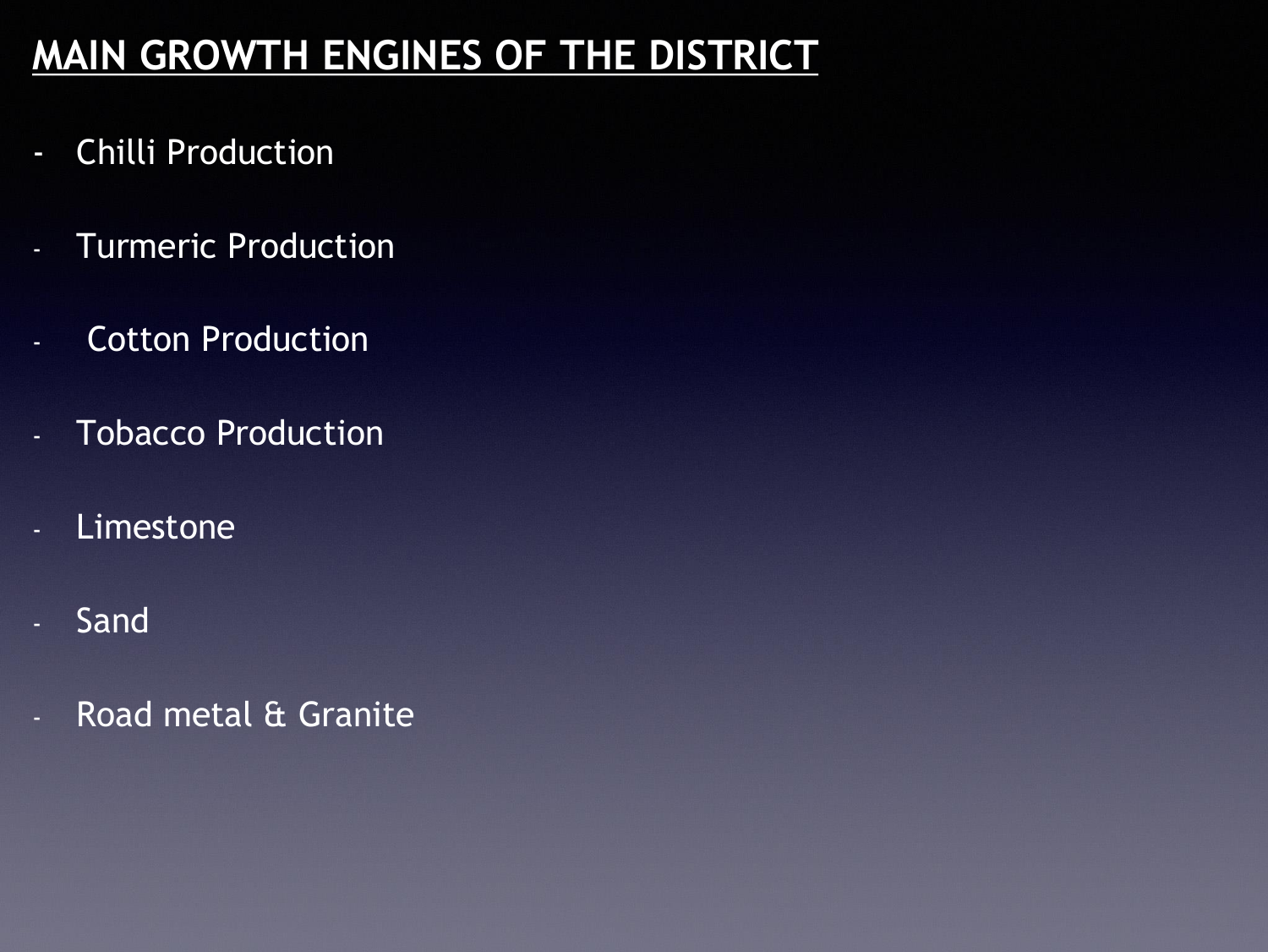

**A Forum for Redresses of Public Grievances in Andhra Pradesh**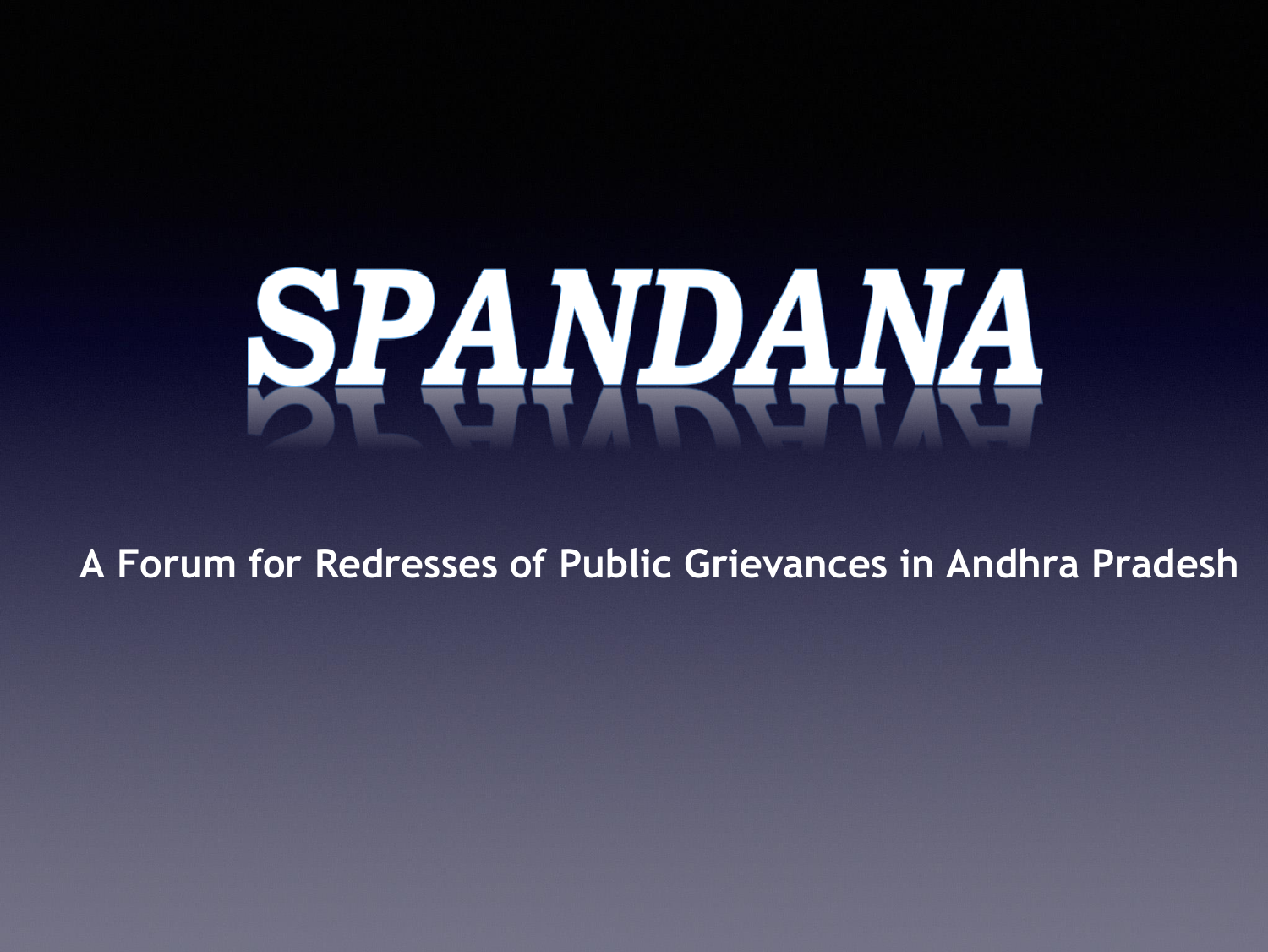# Introduction to Grievance System

An integrated Grievance system is proposed to **Register, Track and Redress the Grievances** received at **CMO / SECYs / HODs / District Collectorates / District and Mandal level Offices** on a common platform linked with Aadhar number of the Petitioner with Proper Accountability.

# **Attributes**

A Grievance consists of following

- •Category
- •Date
- •Designated Officer
- •Department
- •Problem Location
- •Petitioner
- •Petitioner Remarks

# **Features**

- Common Integrated platform from CMO/ HOD to mandal Level
- Aadhar linked tracking system for avoiding Duplication.
- Exhaustive Categories and sub-categories.
- Petition documentscanned and uploaded
- Facility to forward/track the grievance across departments •Dedicated grievance teams at CMO/ HoDs /District level
- Automatic escalation/SMS/Mails
- Dedicated call centres for 100% Quality audit of redressed grievances
- History of the petition's /petitioner's earlier endorsements are available
- Facility to register grievances over Online and phone.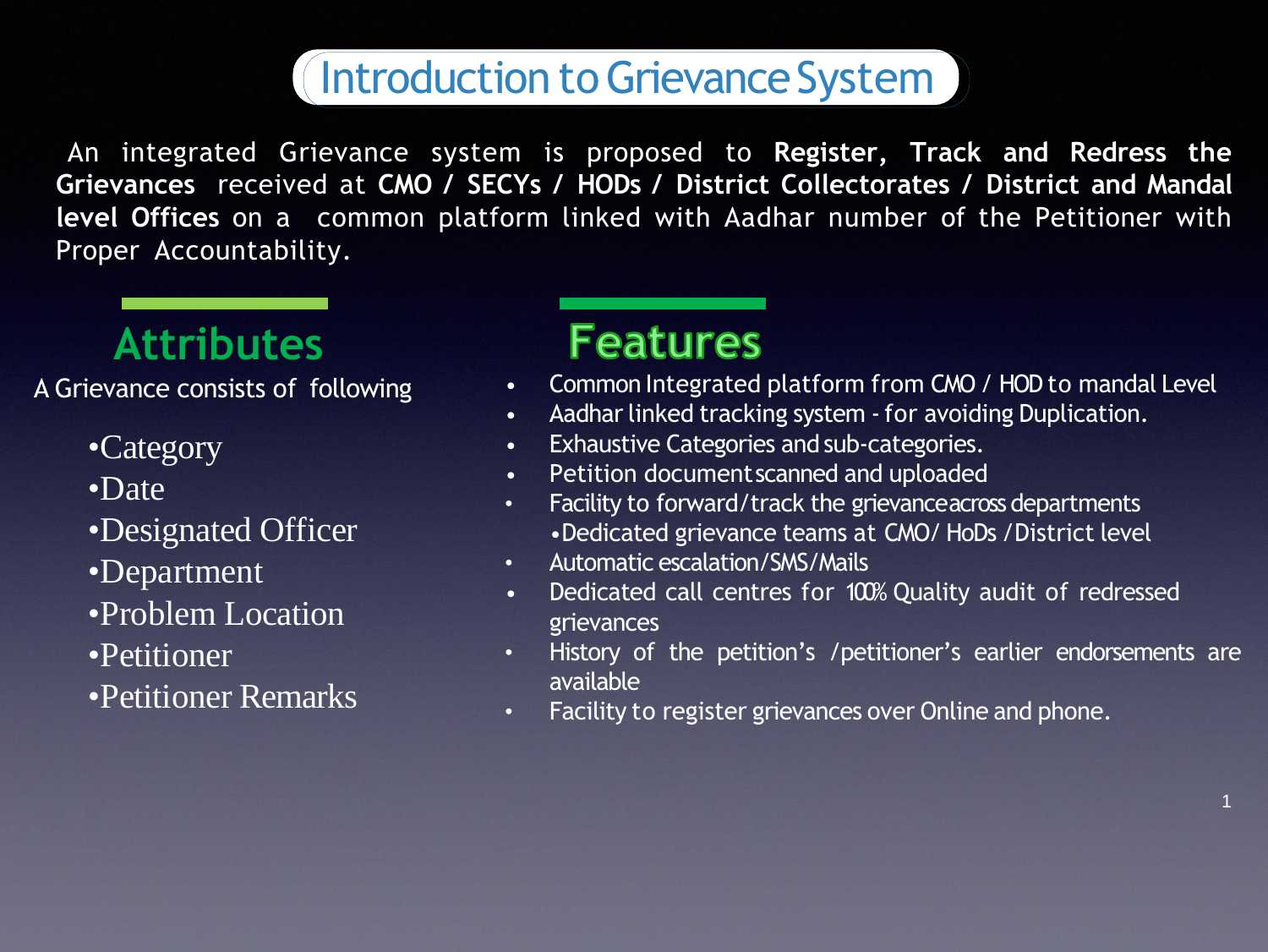

Grievance collected from multiple sources i.e. at Government Offices and at Campaigns can be Registered in Grievance portal and sent to concerned Officer to redress.

#### **Sources:**

•**Monday Grievance** - Every Monday there will be having a Grievance day in CMO, District and Mandal Level Offices •**CMO Call Center** – People Can register by calling to **CMO Call Center** •**Other Sources** – All the other schemes and Government campaigns are the sources to register the Grievances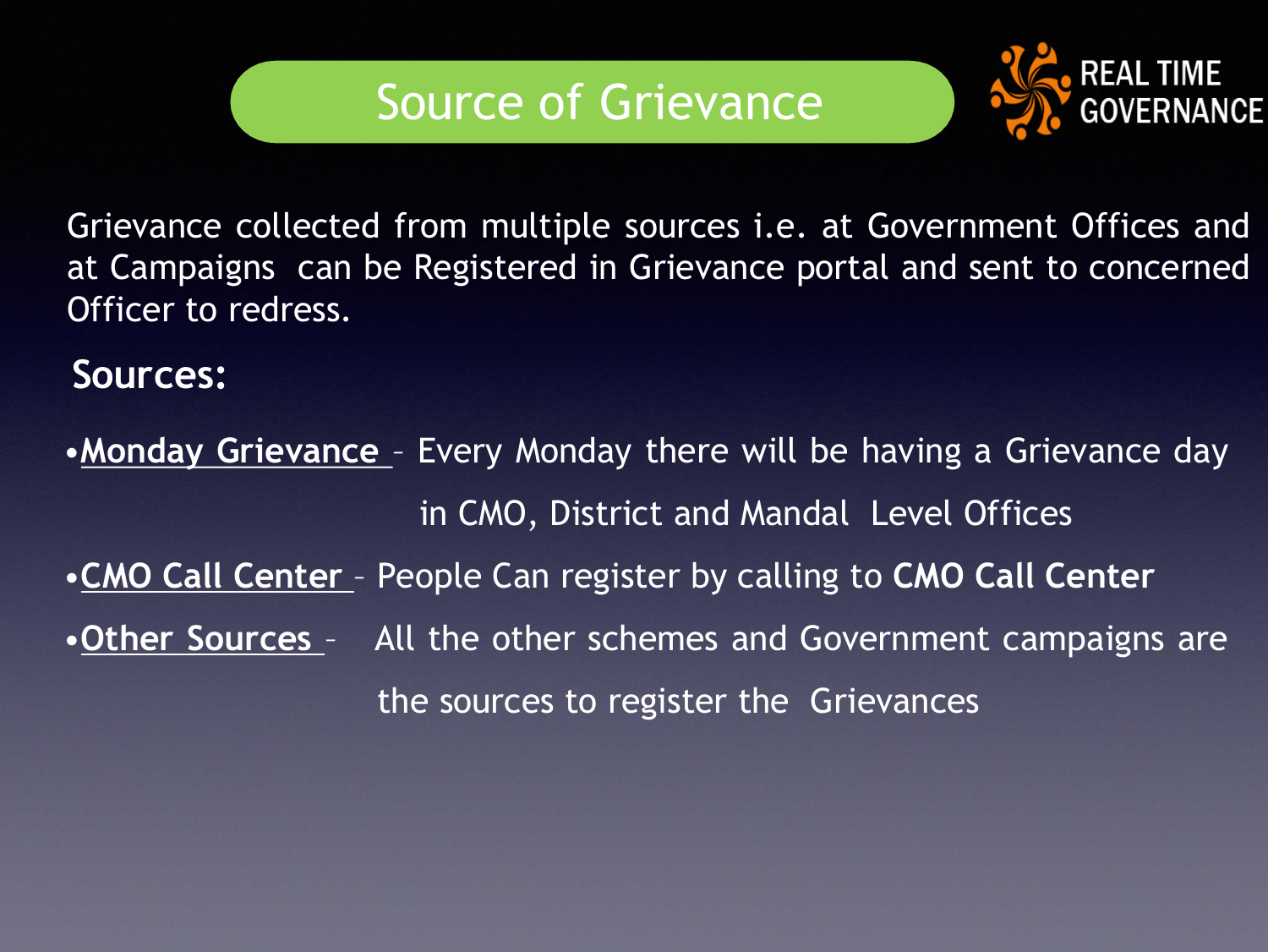#### Designated Logins



#### Grievance System logins have provided to all Department Officials up to Mandal level